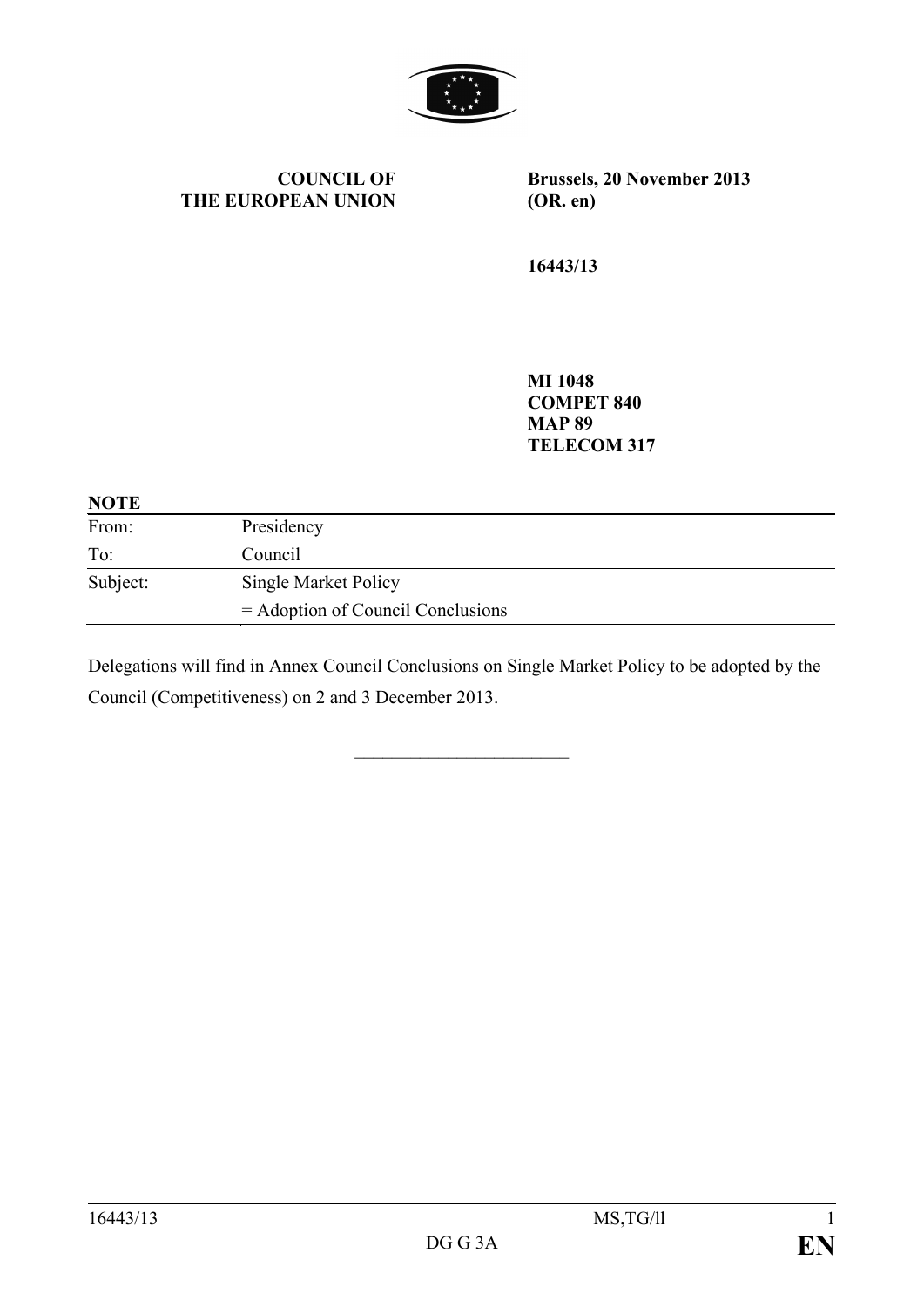# **Council Conclusions on Single Market Policy**

## "THE COUNCIL (COMPETITIVENESS)

#### **Governance of the Single Market**

- 1. REITERATES that urgent measures are needed at the level of EU and Member States in order to boost growth and jobs and make Europe more competitive as a location for production and investment. RECOGNISES that deepening the Single Market by removing remaining unjustified barriers will be a key factor in order to achieve these objectives; HIGHLIGHTS the importance of streamlining existing structures in order to increase visibility and effectiveness of the Single Market policy.
- 2. WELCOMES the Annual Growth Survey and the second Annual Commission Report on the state of Single Market integration, and LOOKS FORWARD to a discussion on the policy priorities set out therein for both EU and Member State action.
- 3. AGREES that the results of the Annual Report should be fed into the European Semester process on a regular basis, both at EU and at Member State level. RECOGNISES the need for a stronger role of the High Level Group on Competitiveness and Growth in monitoring and providing guidance in that regard.
- 4. NOTES that the analytical framework used as a basis for the Annual Report can still be strengthened with a view to getting a more comprehensive and operational picture as regards the functioning of the Single Market, including the application of its legal framework in the priority sectors for growth and jobs, and allowing for more evidence-based policy conclusions. INVITES the Commission to deepen the evidence base by also taking into account the perspective of businesses, in particular SMEs, and consumers.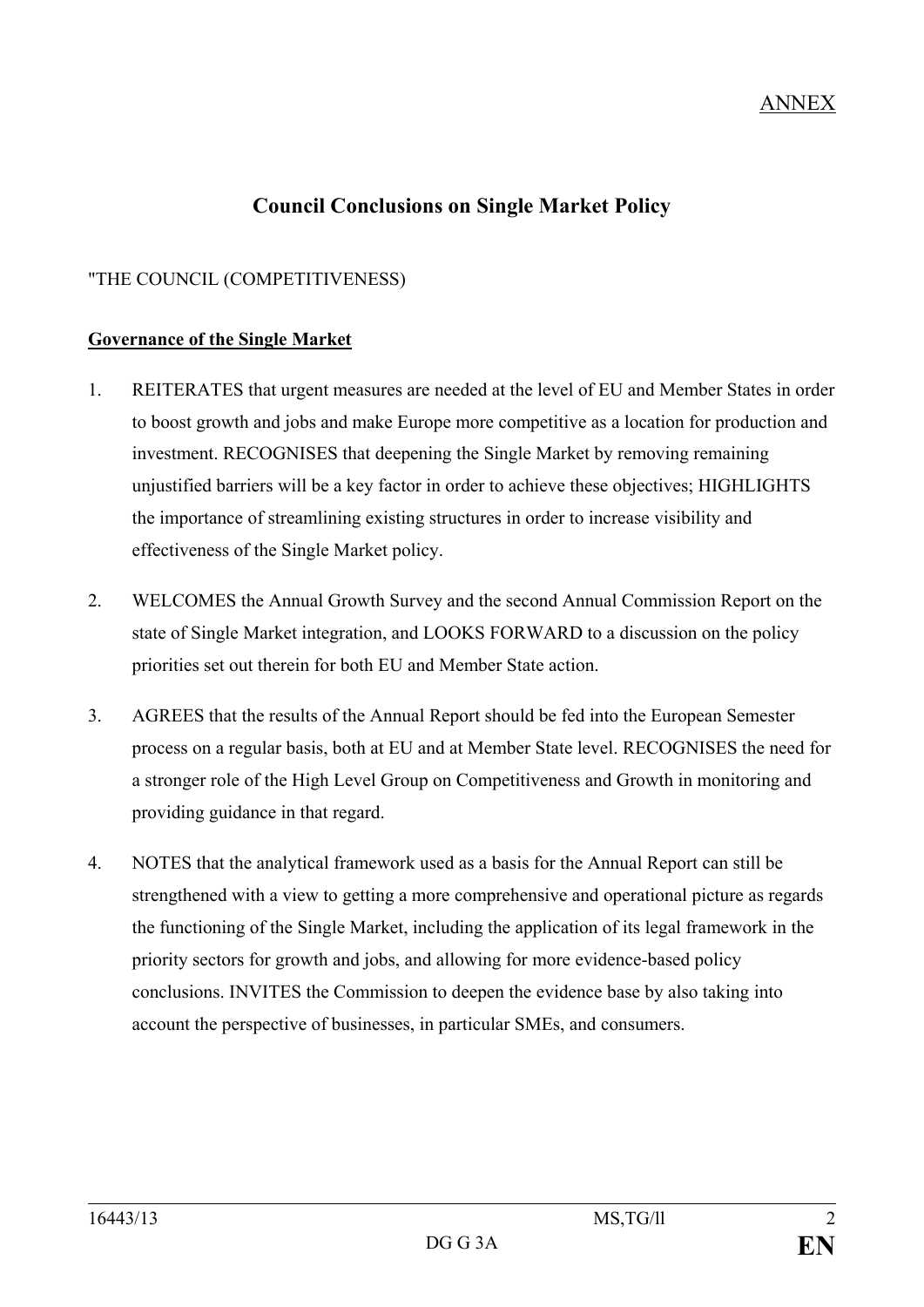- 5. WELCOMES the new online Single Market Scoreboard as a useful tool to monitor the application of EU law. INVITES the Commission together with Member States to put forward by the end of 2014, based on currently existing sources and data available to the Commission, a set of qualitative and quantitative indicators aimed at measuring *inter alia* the economic effects of application of the Single Market rules.
- 6. URGES Member States to properly and timely implement and enforce the rules of the Single Market so as to further unlock its growth potential. CALLS UPON the Commission for systematic monitoring of implementation and better enforcement of the Single Market rules, *inter alia* through the Country Specific Recommendations under the European Semester, in particular where those rules provide a significant contribution to the structural reforms.
- 7. HIGHLIGHTS the responsibility of the co-legislators and the Commission to ensure, throughout the legislative process, the consistency and quality of the EU legal framework without unnecessary regulatory burdens. The latter should be designed to enable businesses to sell goods and provide services everywhere in the EU, including online, without unjustified or disproportionate barriers. It should allow consumers to have access to the widest possible choice, whilst benefiting from a high level of consumer protection.
- 8. RECALLS that, in order to improve framework conditions for businesses and consumers in the Single Market, all relevant instruments should be used including harmonisation as well as mutual recognition, as appropriate. UNDERLINES the importance of the principle of mutual recognition and its evident benefits already brought to several important areas such as the free movement of goods and the mutual recognition of professional qualifications; CALLS on the Member States to ensure proper application and enforcement of the principle of mutual recognition in those areas where it is already applicable; to this end, INVITES the Commission, with active involvement of stakeholders, to identify sectors and markets where the application of the principle of mutual recognition is economically most advantageous but is insufficient or problematic, and report its findings to the Council by mid-2015.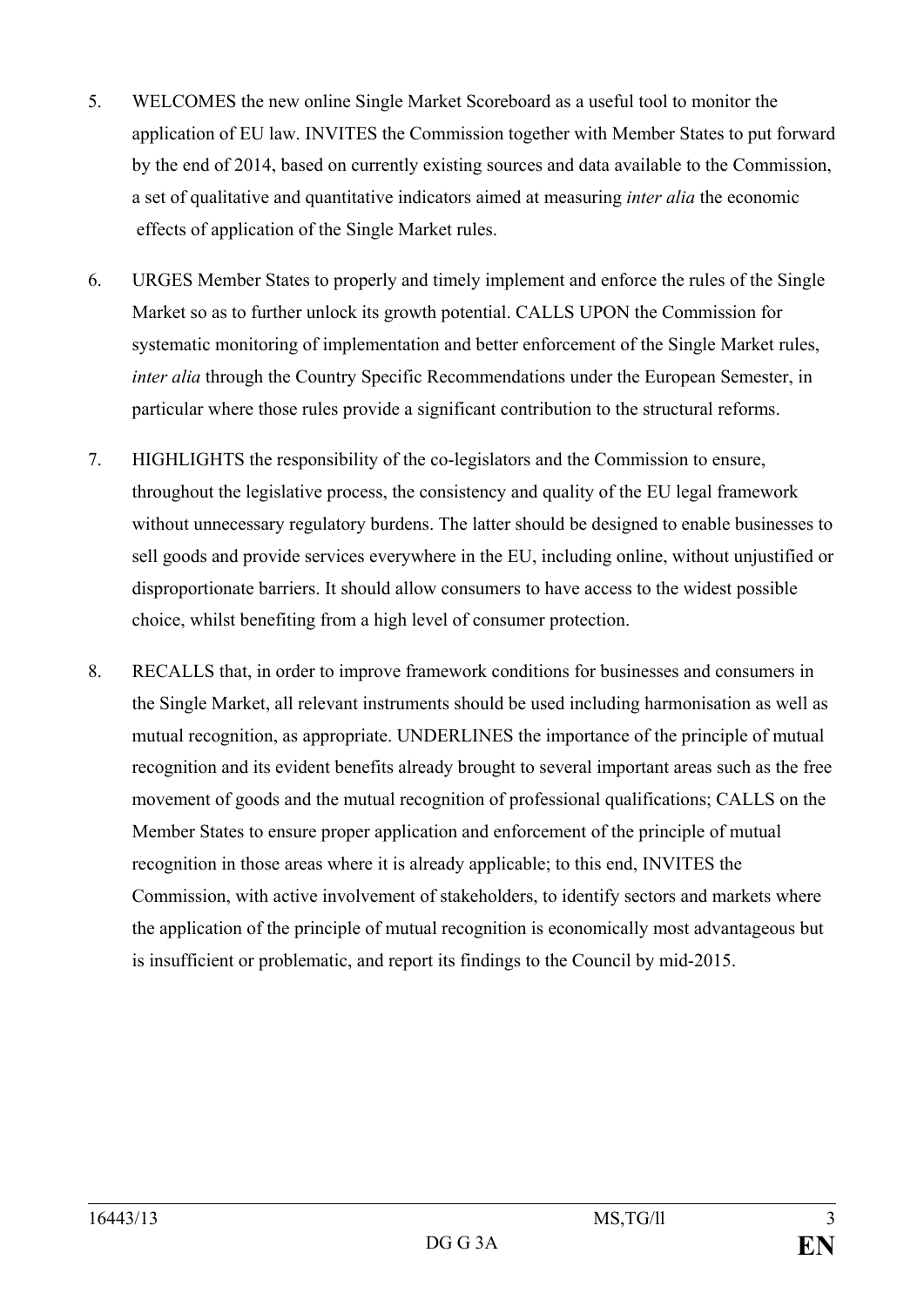- 9. WELCOMES the positive results achieved during 2013 regarding transposition by Member States of Single Market legislation while HIGHLIGHTING the importance of realistic transposition deadlines and of the use of the most appropriate legal form in line with the Treaties and the principle of subsidiarity; STRESSES the transparency, for example via exchanging best practises, as an important measure for further improvement in transposition time and quality; WELCOMES the Commission's commitment to enhance its support to Member States in their transposition and implementation process, including through on-line fora in the key areas identified in its Communication of June 2012 on "Better governance for the Single Market".
- 10. WELCOMES the Commission's Action Plan to boost the Your Europe portal. INVITES the Member States to provide the necessary information about relevant national rules and procedures and together with the Commission explore and, where appropriate, exploit synergies between the information at EU and at national level in order to avoid duplication.
- 11. CALLS ON the Commission, in cooperation with Member States, to further enhance coordination of existing electronic Single Market governance tools, strengthen interlinkage between existing EU-based, as well as EU-based and national information and notification systems, where it helps to foster transparency increase user-friendliness and allow cost savings.
- 12. ACKNOWLEDGES the contribution of the Internal Market Information System (IMI) to a better functioning Single Market; NOTES the range of tools at Member States' disposal to fulfil their notification and information provision requirements at EU level and STRESSES the need for more analysis and use of the notifications and data received using these tools to prevent disproportionate and unjustified barriers in the Single Market; therefore INVITES the Commission to carry out such analysis of notifications relevant for cross-border activities regularly, discuss them with Member States and take measures where necessary.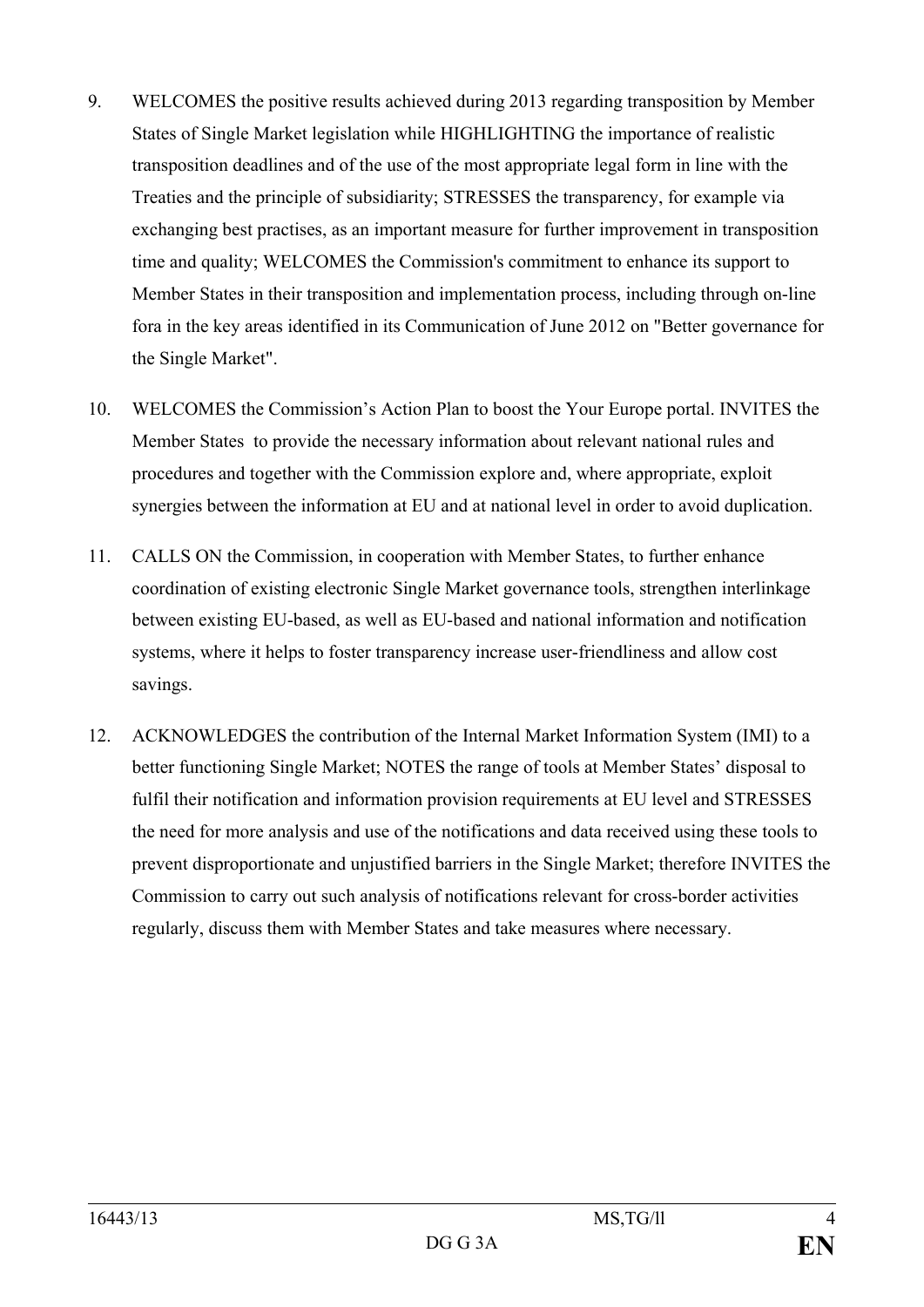13. ACKNOWLEDGES the unique role SOLVIT plays in solving problems encountered by citizens and business in the Single Market and thus contributing to compliance with EU law. ENDORSES the Commission's Recommendation of 17 September 2013 on the principles governing SOLVIT, while stressing that SOLVIT is primarily a network between Member States which functions through their cooperation, reinforced by the involvement of the Commission; URGES the Commission to ensure a better coordination between the informal SOLVIT network and the EU-pilot with a view to an efficient and structured follow-up of unresolved SOLVIT cases, use SOLVIT data to identify key Single Market areas for improvement both at EU and national level. CALLS UPON the Commission and the Member States to ensure the necessary support and expertise for the national SOLVIT-centres to deal effectively with the cases received; INVITES the Commission to present a roadmap to Member States concerning the next steps for the reinforcement of SOLVIT through the better coordination of EU law enforcement tools and a better engagement of its services in supporting the work of SOLVIT.

#### **Services**

- 14. WELCOMES the results of the peer review conducted under the Services Directive, which have shown that in some instances Member States did not carry out a thorough proportionality analysis of existing requirements. The peer review has revealed that further targeted actions for the removal of remaining unjustified or disproportionate requirements should be undertaken; CALLS ON the Member States to carry out proportionality assessment of their regulatory requirements on service providers and discuss it regularly at expert level. The Council should review progress by end of 2014 and on annual basis onwards.
- 15. To this end, CALLS ON the Commission to focus further actions on the proportionality assessment and on the application of the freedom to provide services clause under the Services Directive; RECALLS the European Council invitation to the Commission to provide additional guidance to Member States on the concept of proportionality and the need for Member States to exchange their best practices in this area.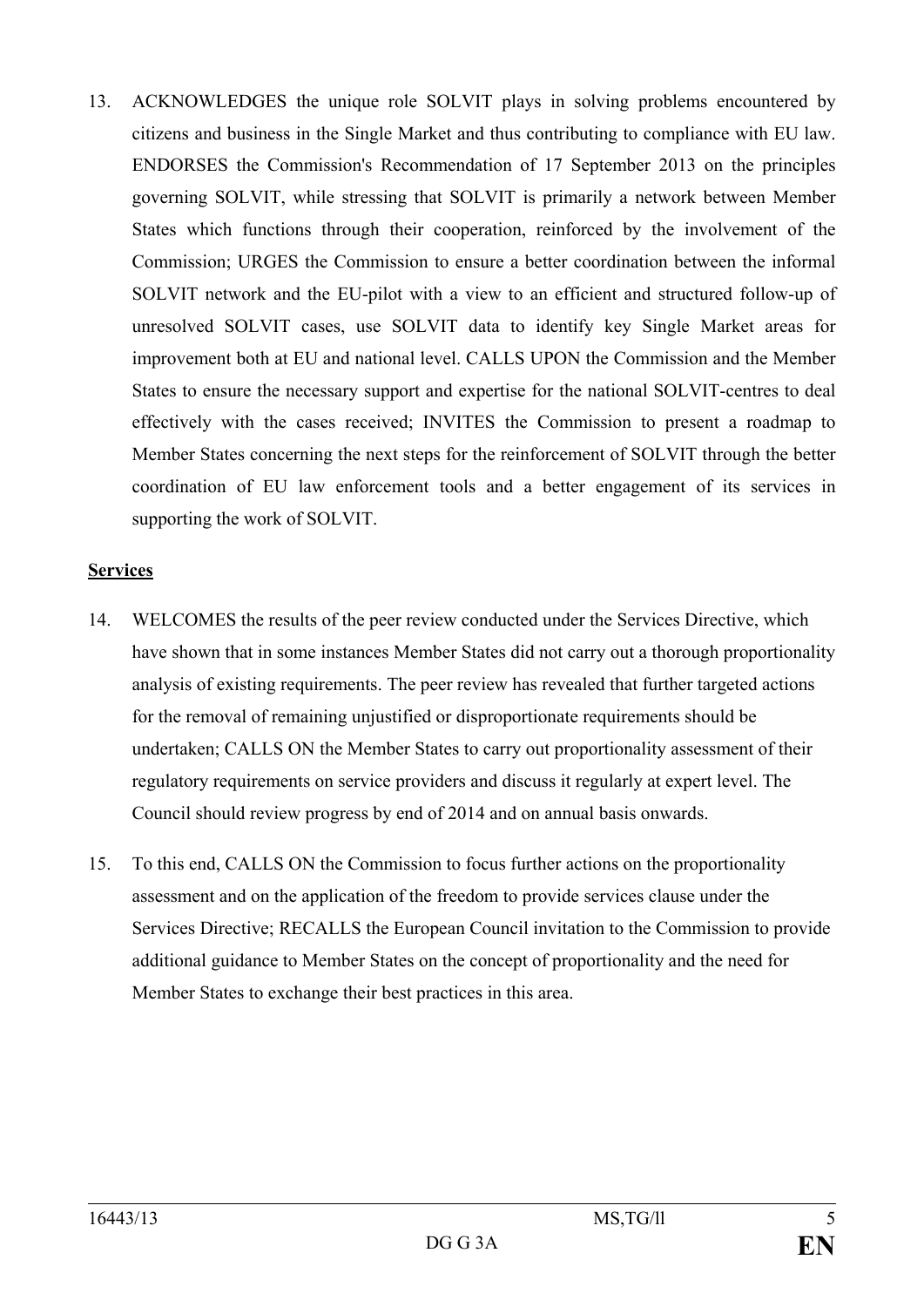- 16. RECALLS the importance of making progress on enhancing the mutual recognition of professional qualifications, reducing the number of regulated professions as far as appropriate, and removing unjustified regulatory barriers.
- 17. CALLS on Member States to swiftly and timely implement the revised Directive on Mutual Recognition of Professional Qualifications. LOOKS FORWARD to the discussion on the work plan of the Commission presented to Member States in its Communication of 2 October 2013. INVITES Member States to engage fully into the upcoming transparency and mutual evaluation exercise, including the assessment of the cumulative effect of all restrictions imposed on the same profession, and suggest appropriate action.
- 18. RECOGNISES that many of the Points of Single Contact (PSCs) do not fully meet the requirements of the Services Directive, and therefore do not stand up to the expectations of businesses. WELCOMES the PSC Charter setting assessment criteria and targets for the second generation PSCs. INVITES Member States to improve, by the end of 2014, their PSCs, including their visibility, in order to meet establishment and cross-border business needs. Fostering e-government and efforts to make PSCs multilingual, where necessary, are important aspects to be taken into account, while acknowledging the possibility of making PSCs also physically available, where appropriate.
- 19. INVITES the Commission to present, by mid-2015, an analysis of remaining obstacles to a fully functioning Single Market for services, including in so far as possible non-regulatory restrictions, and the effectiveness and consistency of the existing legal framework applying to a sample of services activities, and to assess how these rules work on the ground for businesses and consumers.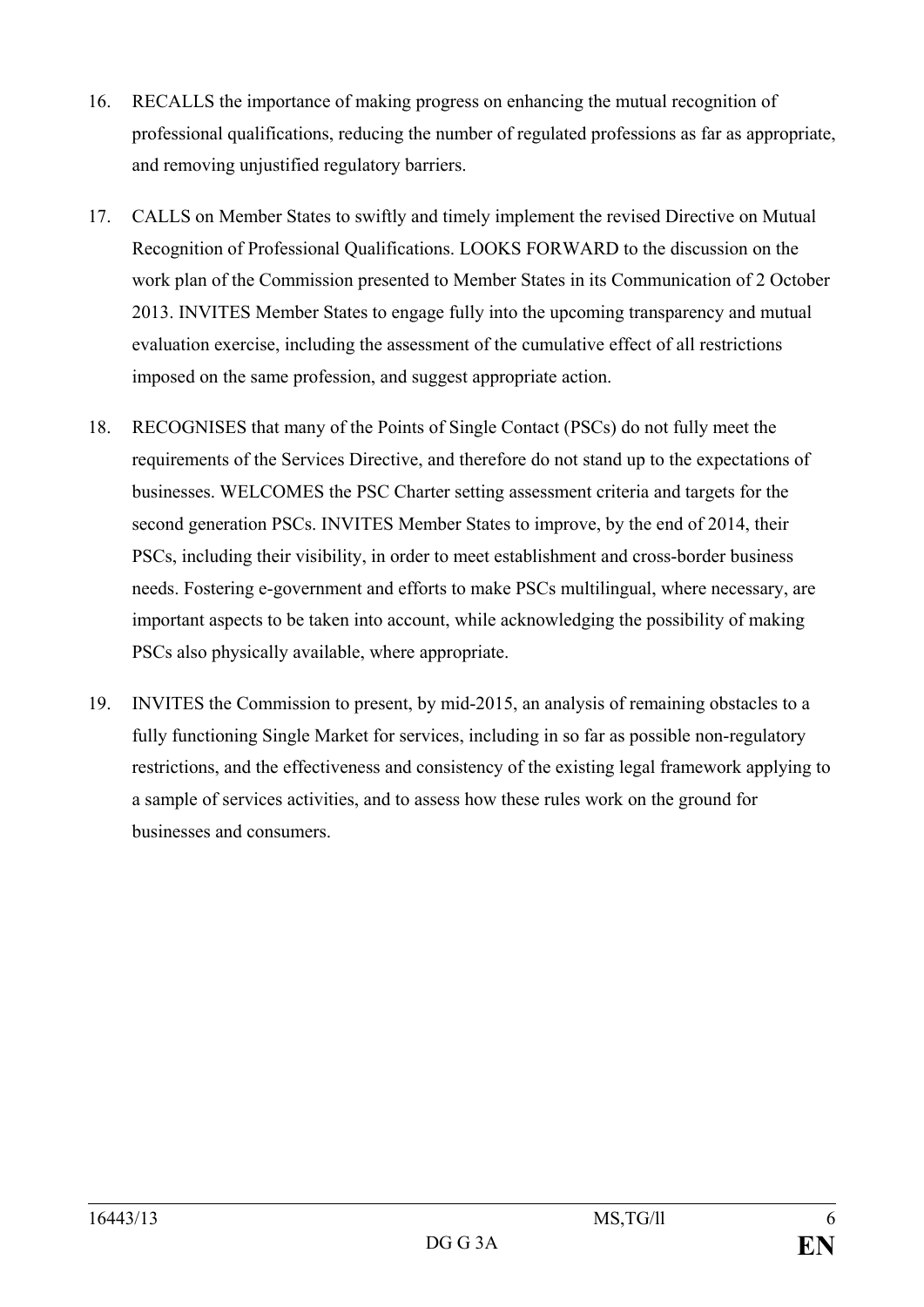- 20. CALLS on the Commission, together with Member States, to continue efforts to remove unjustified obstacles for cross-border online and offline retail operations, including commercial establishment, especially through implementation of relevant actions under the European Retail Action Plan (ERAP). SUPPORTS the Commission's intention to launch a performance check in the retail sector as it is indicated in the ERAP and INVITES the Commission to discuss the objectives and methodology for the performance check with the Member States; ENCOURAGES the Commission to present its results and, if appropriate, suggested actions in spring 2015. CALLS on the Commission to inform Member States on the recommendations of the Expert Group on Retail Sector Innovation. TAKES NOTE of the Commission's Green Paper on Unfair Trading Practices.
- 21. WELCOMES establishment of the High Level Group on Retail Competitiveness as a forum to develop retail-related policies, in particular in view of achieving the Single Market in the retail sector, monitoring progress achieved and provide advice on additional new actions needed for strengthening the retail sector. URGES the Commission to start the Group's work as soon as possible and report on progress to Council in spring 2015**.**
- 22. WELCOMES the launch of the voluntary Supply Chain Initiative for good trading practices and EMPHASIZES the importance of active and wide participation of stakeholders in this initiative; CALLS on the Commission together with stakeholders to assess the effects and application of the Principles of Good practice established in the Initiative and report to the Council in 2015**.**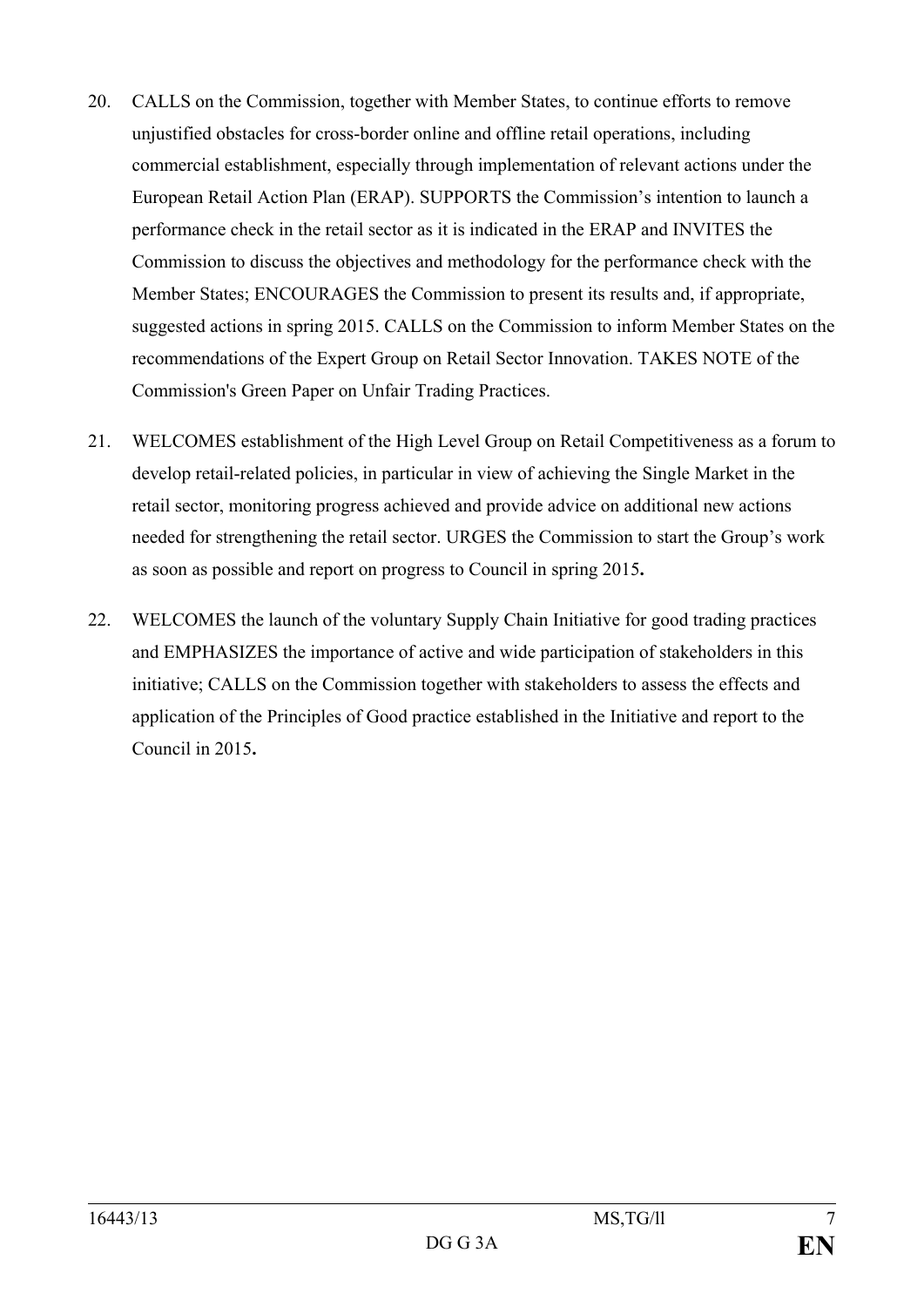23. REITERATES the importance of e-commerce and online services, including across borders, to create growth and jobs in Europe; ACKNOWLEDGES the progress made in the implementation of the action plan adopted by the Commission in January 2012, as synthesized in the progress report published in April 2013; LOOKS FORWARD to the parcel delivery roadmap to be adopted as an important step to facilitate cross-border parcel delivery for the benefit of SMEs and consumers in particular.

### **End-to-end e-procurement**

- 24. WELCOMES the general agreement on the revised public procurement directives and in particular the deadlines for the obligations on e-procurement. RECOGNISES the potential of end-to-end electronic procurement in pursuing Europe 2020 objectives.
- 25. WELCOMES the Commission's actions on promoting the transition to end-to-end eprocurement, and in particular its efforts to promote the use of e-invoicing in Europe, as a very important step towards the completion of the Digital Single Market and the implementation of the Digital Agenda, as well as efforts to fund and support the development of end-to-end e-procurement infrastructure across Europe.
- 26. SUPPORTS the Commission's proposal to set up a new Multi-Stakeholder Forum on end-toend e-procurement; CALLS ON the Commission, together with Member States, to discuss in the new Forum the actions and best practices promoting transition to end-to-end eprocurement across the European Union and report to the Council by the end of 2015.
- 27. SUPPORTS the Commission's initiative to continue the work of the European Multi-Stakeholder Forum on e-invoicing; INVITES the Commission to play a leading role and implement end-to-end e-procurement, and in particular accepting e-invoicing once the European standard becomes available.

 $\overline{\phantom{a}}$  , which is a set of the set of the set of the set of the set of the set of the set of the set of the set of the set of the set of the set of the set of the set of the set of the set of the set of the set of th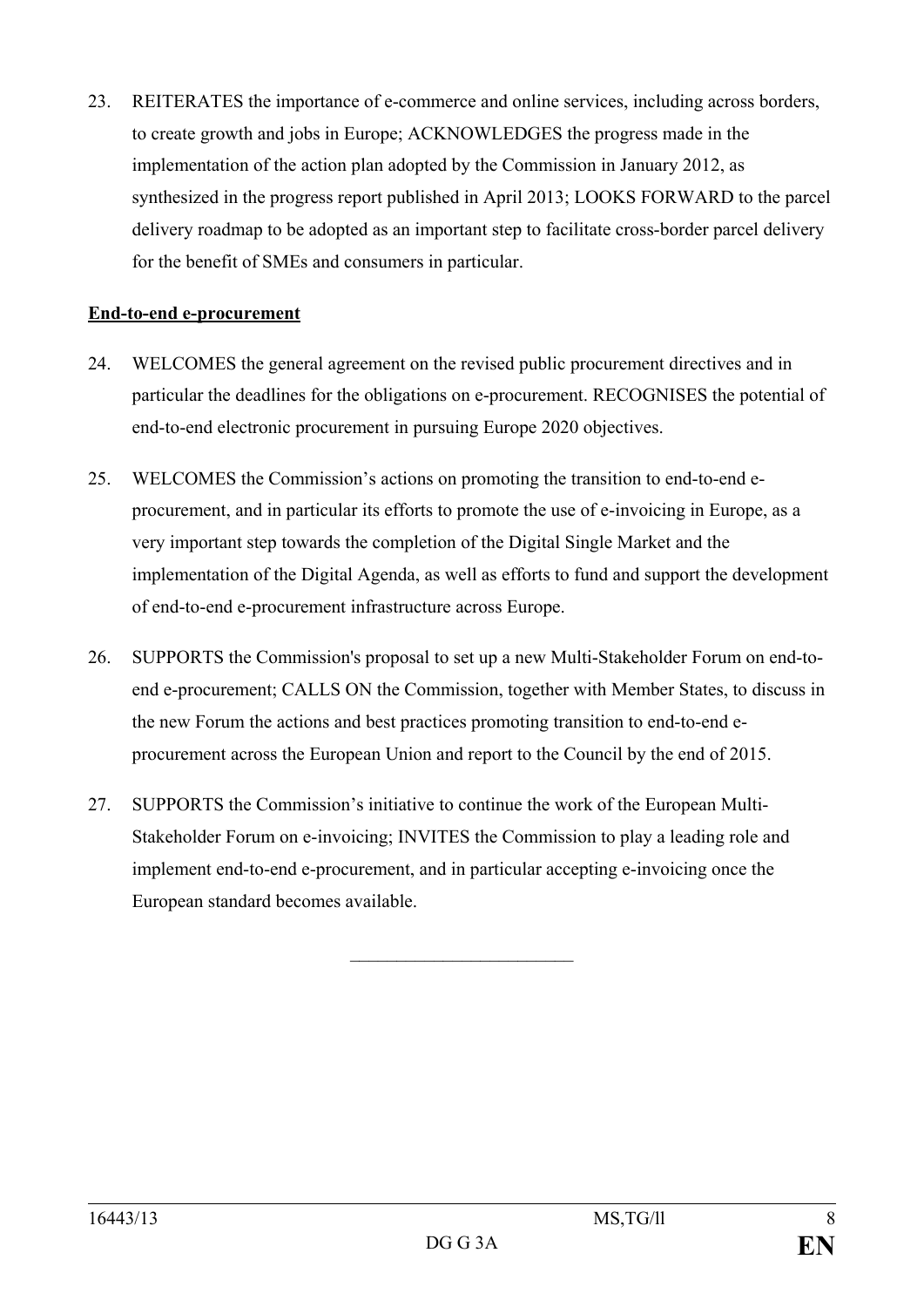- The conclusions of the European Council of 1-2 March 2012, 28-29 June 2012, 14-15 March 2013 and 24-25 October 2013**[1](#page-8-0)** .
- The European Parliament's resolution of 25 October 2012 on the 20 main concerns of European citizens and businesses with the functioning of the Single Market**[2](#page-8-1)**
- European Parliament resolution of 11 September 2013 on the Internal Market for Services: State of Play and Next Steps**[3](#page-8-2)**
- European Parliament resolution of 7 February 2013 with recommendations to the Commission on the governance of the Single Market**[4](#page-8-3)**
- The European Parliament's Report on a more efficient and fairer retail market of 1 June 2011<sup>[5](#page-8-4)</sup>
- The Commission Recommendation on the principles governing SOLVIT of 17 September 2013**[6](#page-8-5)**
- The Commission Communication "Empowering businesses and citizens in Europe's single market: An Action Plan for boosting Your Europe in cooperation with the Member States" of 17 September 2013**[7](#page-8-6)**
- The Commission Report on the state of the single market integration 2013, of 28 November 2012**[8](#page-8-7)**
- The Commission Communication on the implementation of the Services Directive "A partnership for new growth in services 2012-2015" of 8 June 2012**[9](#page-8-8)**
- The Commission Communication "Better governance for the single market" of 8 June 2012**[10](#page-8-9)**
- The On-line Single Market Scoreboard of 4 July 2013

- <span id="page-8-4"></span>**<sup>5</sup>** P7\_TA(2011)0307
- <span id="page-8-5"></span>**<sup>6</sup>** Doc. 13998/13 C(2013) 5869 final

<span id="page-8-7"></span>**<sup>8</sup>** Doc. 17281/12

<span id="page-8-0"></span>**<sup>1</sup>** EUCO 4/2/12, EUCO 76/12, EUCO 23/13, EUCO 169/13

<span id="page-8-1"></span>**<sup>2</sup>** 2012/2044(INI)

<span id="page-8-2"></span>**<sup>3</sup>** 2012/2144(INI)

<span id="page-8-3"></span>**<sup>4</sup>** 2012/2260(INI)

<span id="page-8-6"></span>**<sup>7</sup>** Doc. 13847/13 COM(2013) 636 final

<span id="page-8-8"></span>**<sup>9</sup>** Doc. 11145/12

<span id="page-8-9"></span>**<sup>10</sup>** Doc. 11125/12